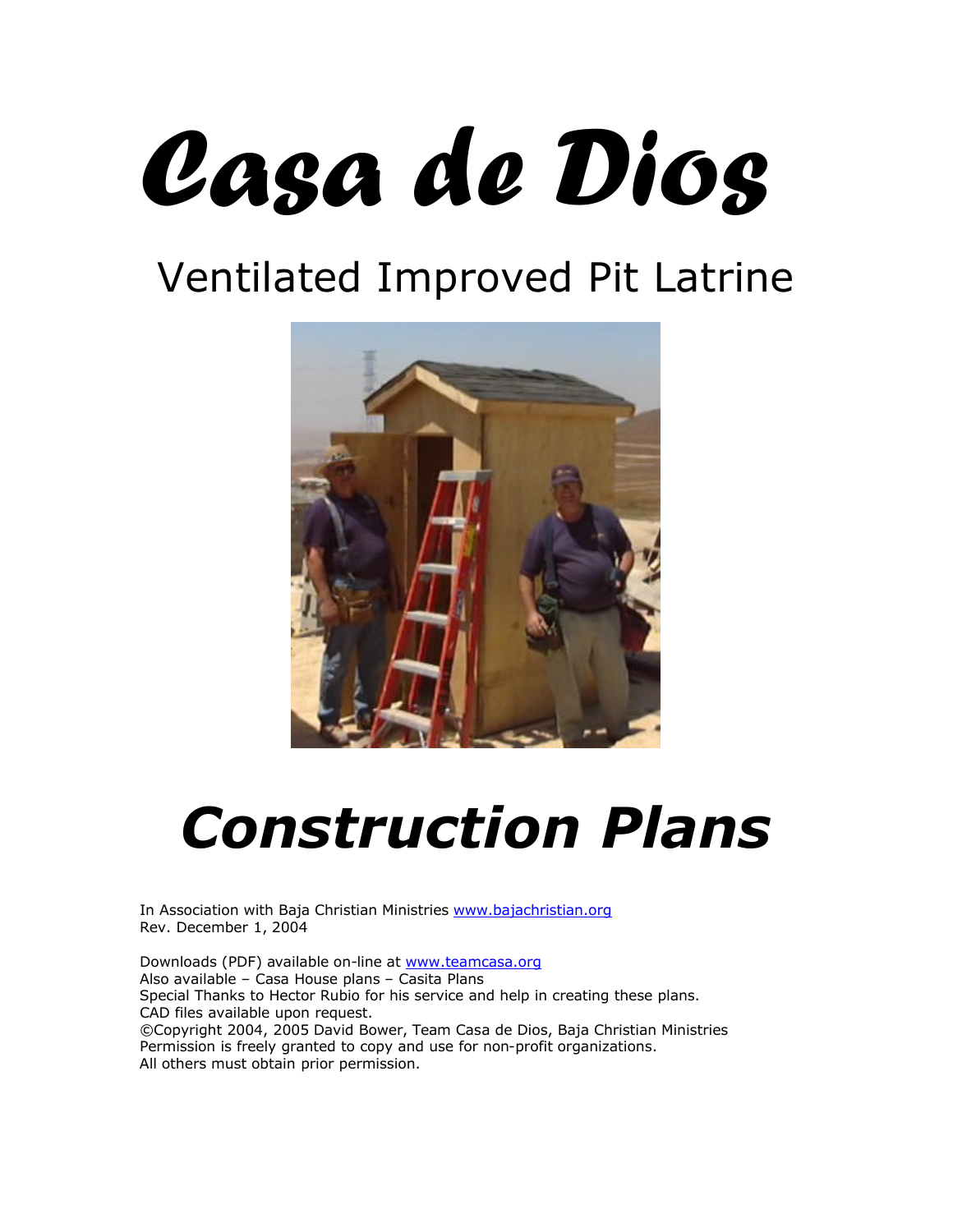## Notes For Latrine Construction Plans

- 1. IMPORTANT Note: As the most common dimension for block is 8"x8"x16", I have added a course layout for this block size. If a different size of block is used, adjust the course layout to insure proper inside dimensions. Detail 2 - 3
- 2. The latrine should be orientated so the vent pipe is facing the equator (South in Mexico). This one of the most important features as the black (DO NOT PAINT THE VENT PIPE) ABS pipe must be heated by the sun to promote ventilation.
- 3. The ABS vent pipe must be at least 3 1/2". The larger the better, however, the hole in the concrete cap should not be any larger than 4".
- 4. The entire vent must stay on the outside of the latrine to permit good heating by the sun.
- 5. The pit should be as deep as manpower and or money can provide.
- 6. If the soil is hard clay, it will fill much faster. This soil will not require as many courses of block.
- 7. If the soil is sandy, then the block should go as deep as possible.
- 8. Use mortar sparingly on the lower courses or leave hole in the block as to allow for liquid to pass into the lower levels of the soil.
- 9. Make sure the mortar is good and tight for the top five or six courses. This will prevent liquids from seeping into the topsoil around the latrine.
- 10.Latrine framing can be nailed to the cap via RAMSET (powdered actuated nailer) type nailer or bolts can be cast into the cap.
- 11.Toilet risers are available from Fiberfab in Azusa CA

Written & designed by: David C. Bower 304 N. Mountain Ave. Monrovia, CA 91016 dave@teamcasa.org

Footnotes: Toilet Risers Fibrefab 1030 W. Foothill Bl Azusa CA +1 (626) 633-0288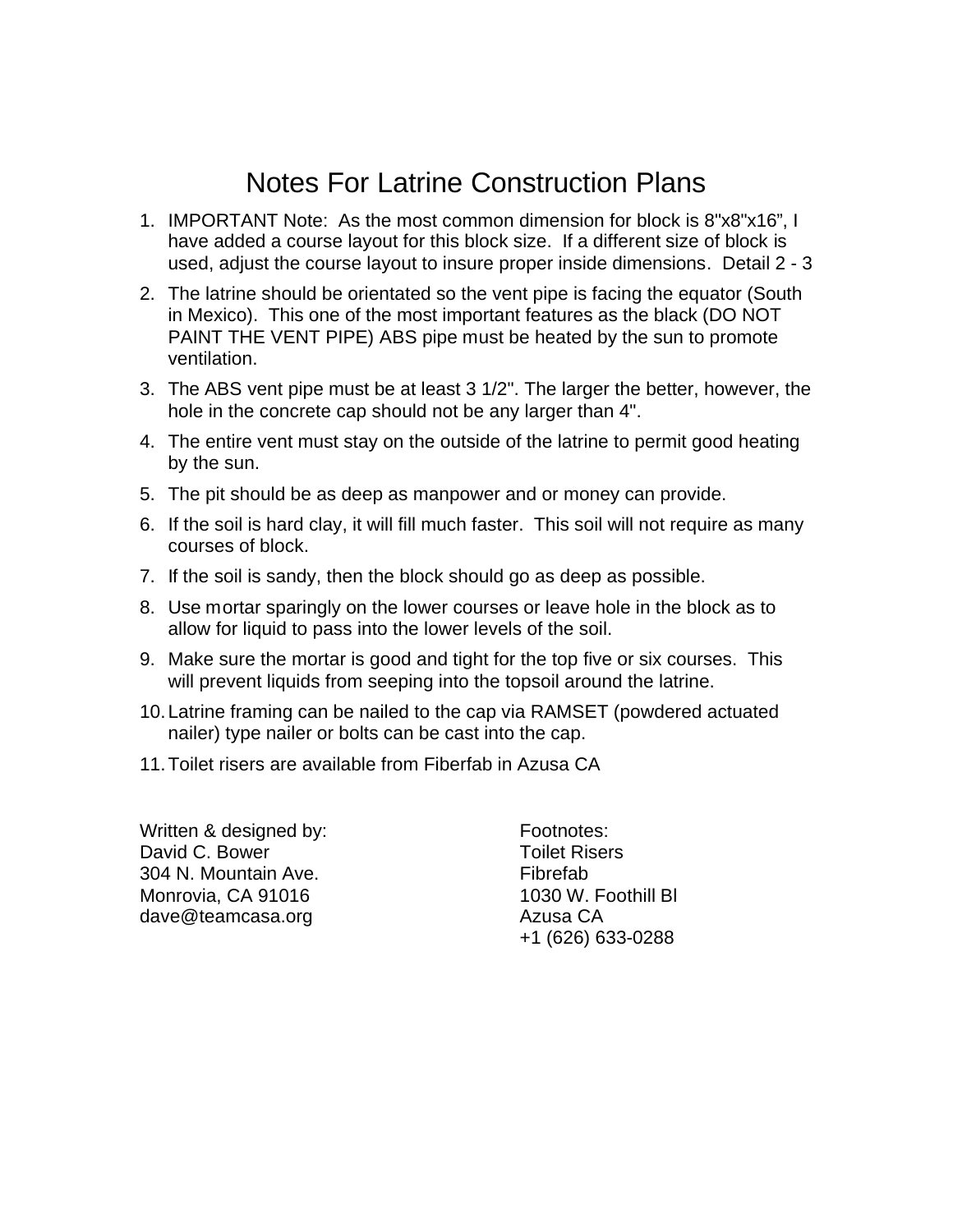Latrine Materials List

25 - 2"x4"x8' Studs 15 - 1"x4"x8' Trim 6 - 4'x8' plywood 1 - 10' ABS 4" pipe 2 - 4" ABS street L's 90 deg. Elbows 1- 4" ABS connector 1 roll of plumbers tape 1 packet of roofing shingles 3 yards of Felt Paper 3 – 2" or 3" FLAT door hinges 2 yards of flyscreen 1 - screen door spring and latch 1 can of ABS glue 1 fiberglass taza 1 plastic toilet seat 2 tubes of caulk 1 toilet paper holder 5lbs 16p nails 5lbs 8p nails 5lbs roofing nails

In Ground List

120 concrete blocks (+or-) 4 sacks Portland cement 1 yard of sand 1/3 yard 3/4 rock 4 -#3 or #4 rebar 4 - 2"x4"x8' Studs 1 - 4'x4' plywood 10 - 6"x1/2" anchors with nuts and washers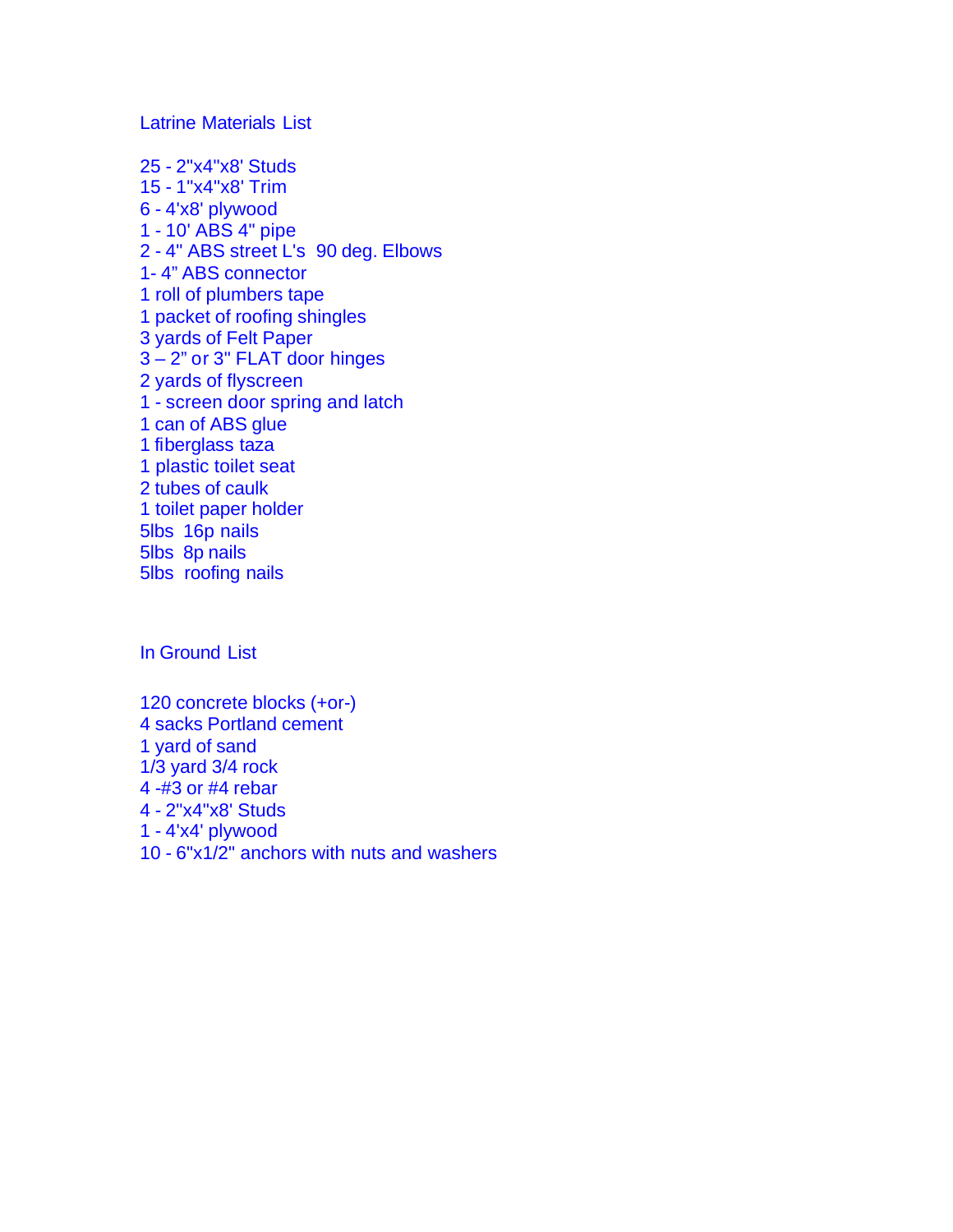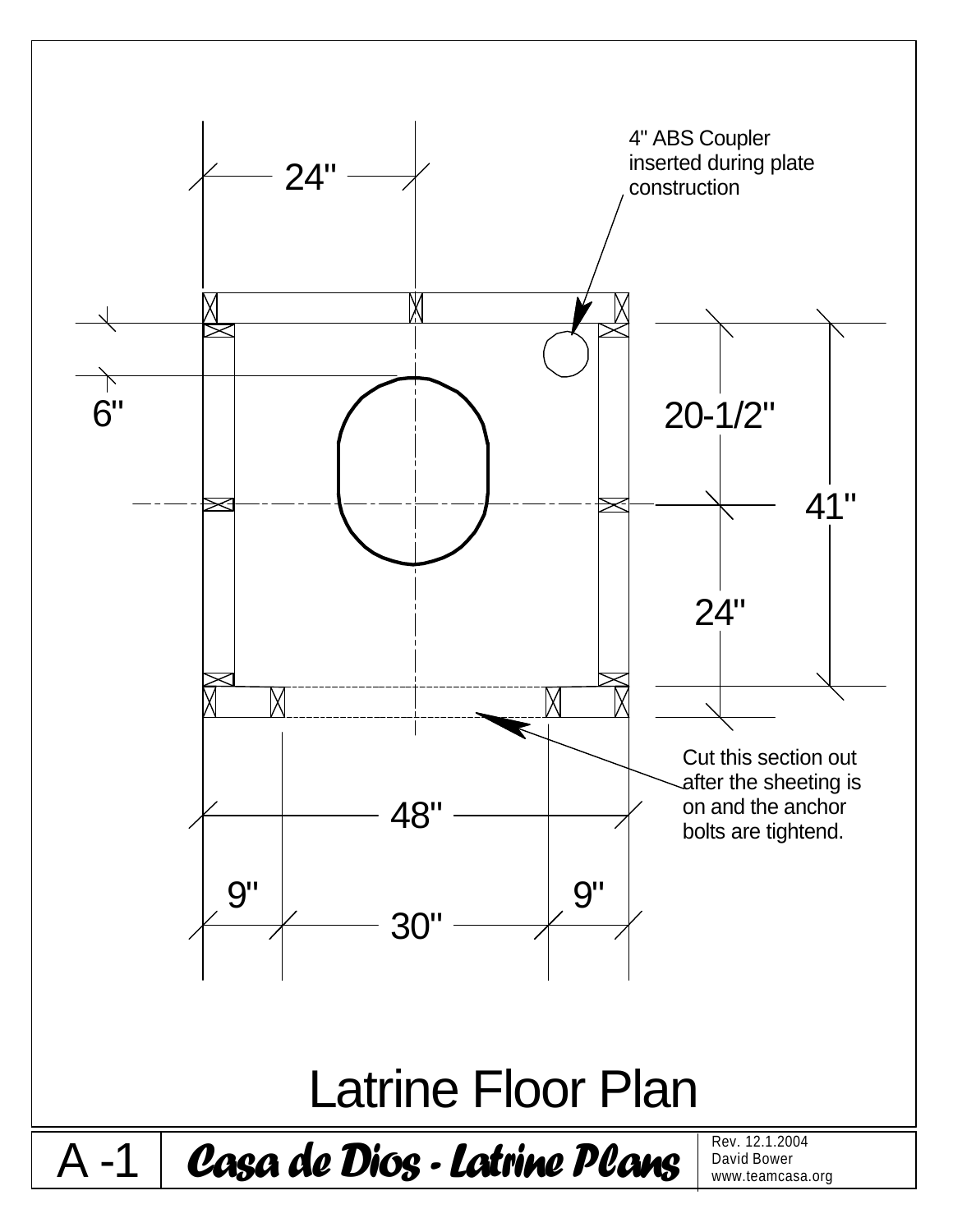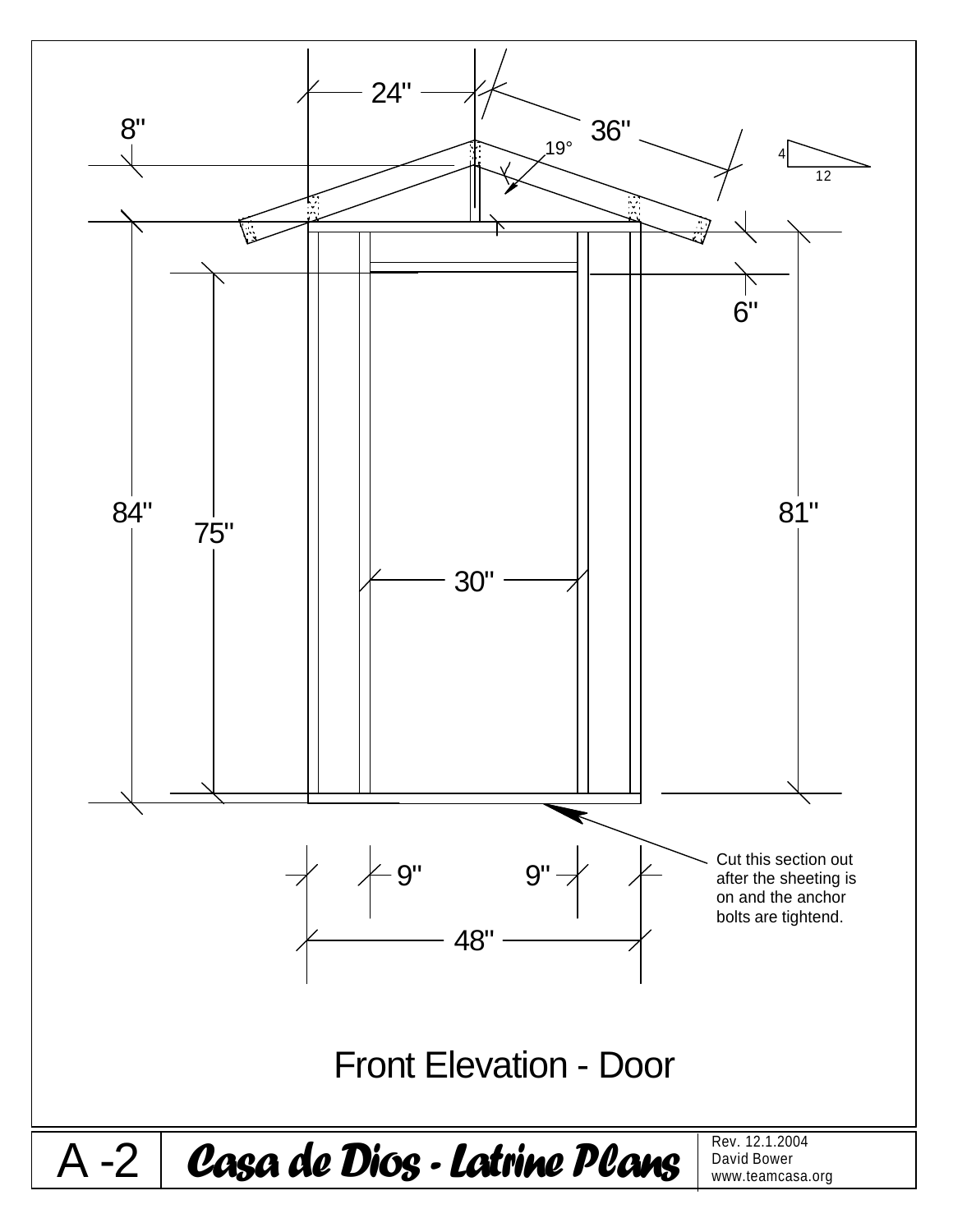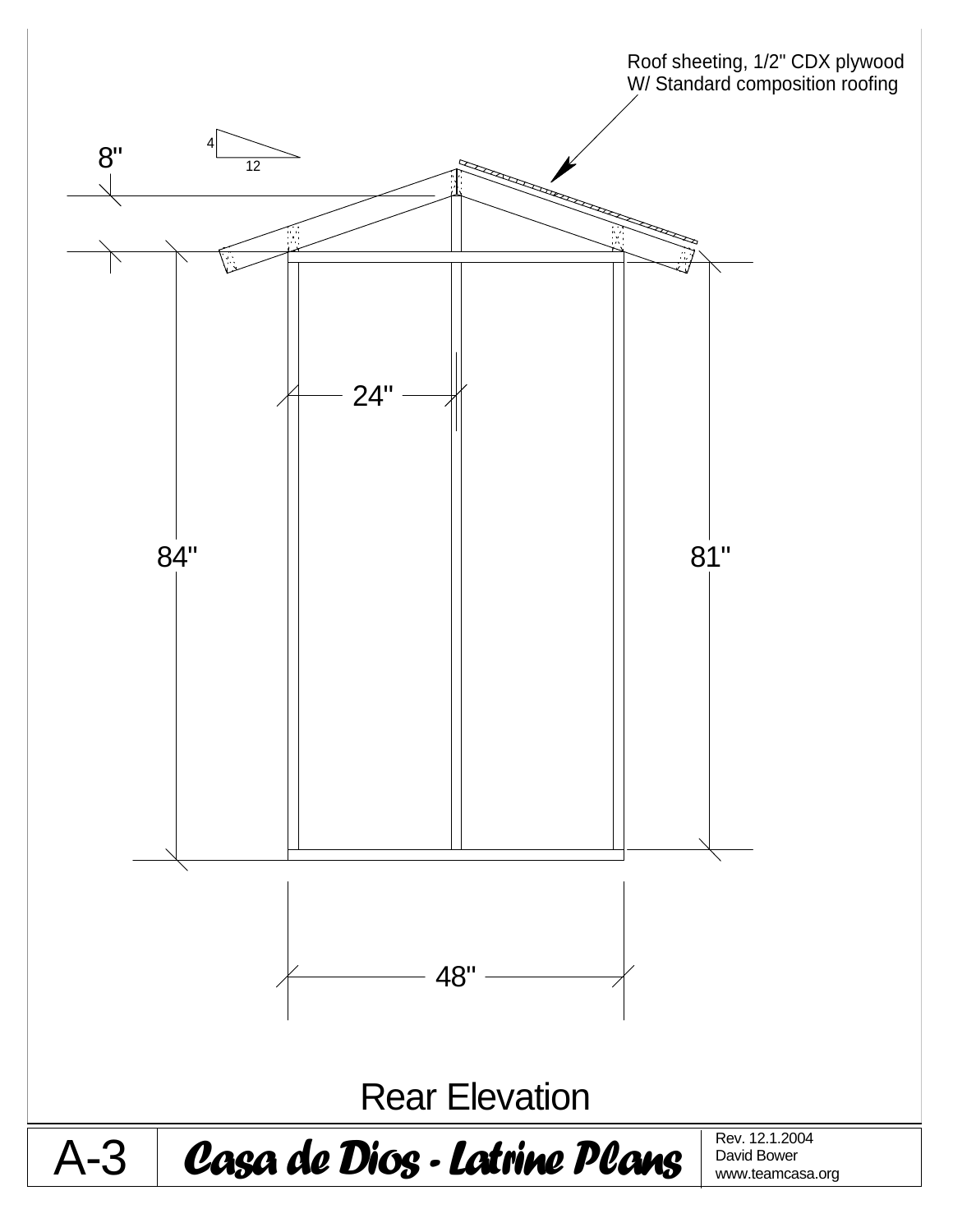

David Bower www.teamcasa.org

 $A-4$  Casa de Dios - Latrine Plans  $\left|\frac{R_{\text{ev. }12.1.2004}}{\text{David Bower}}\right|$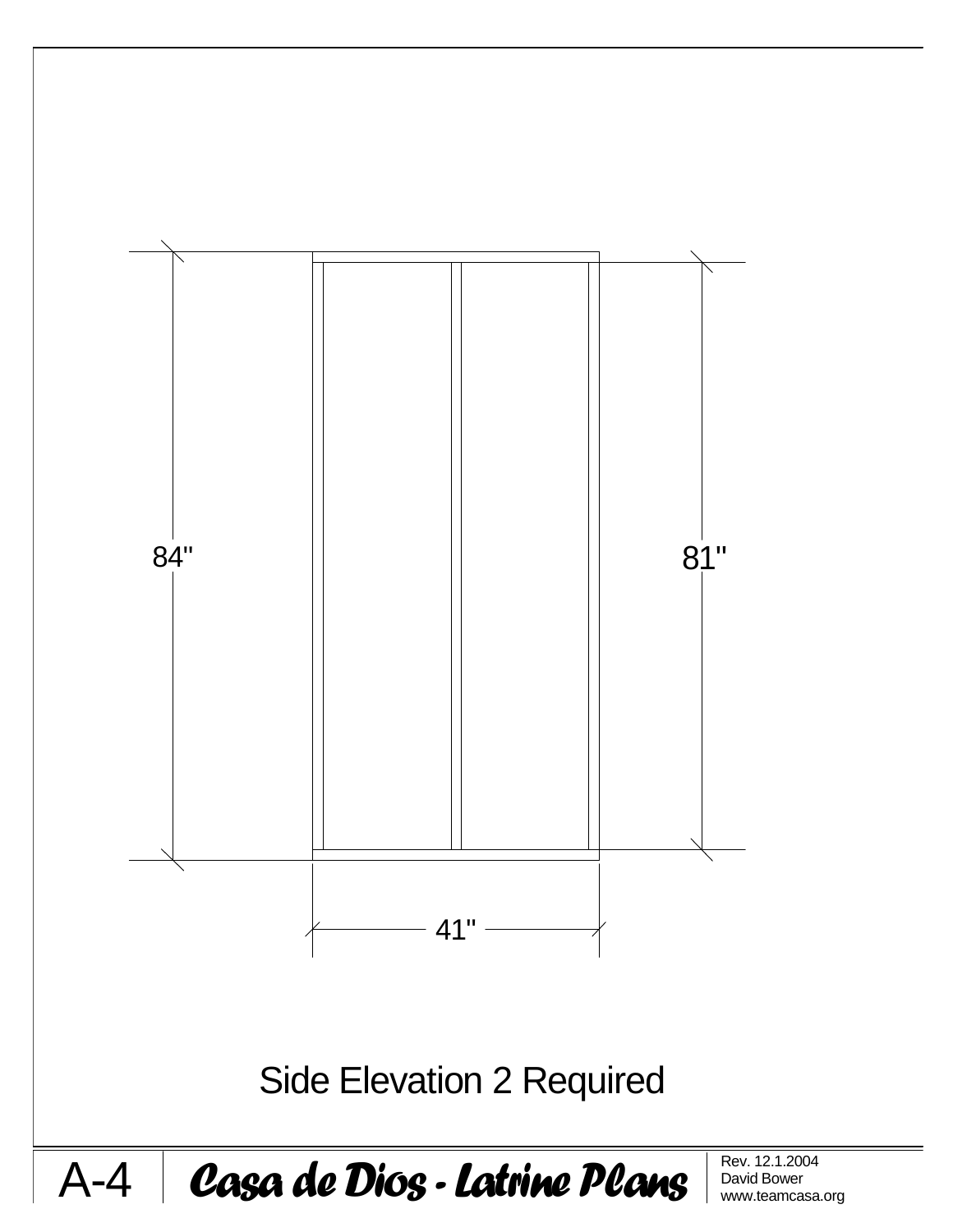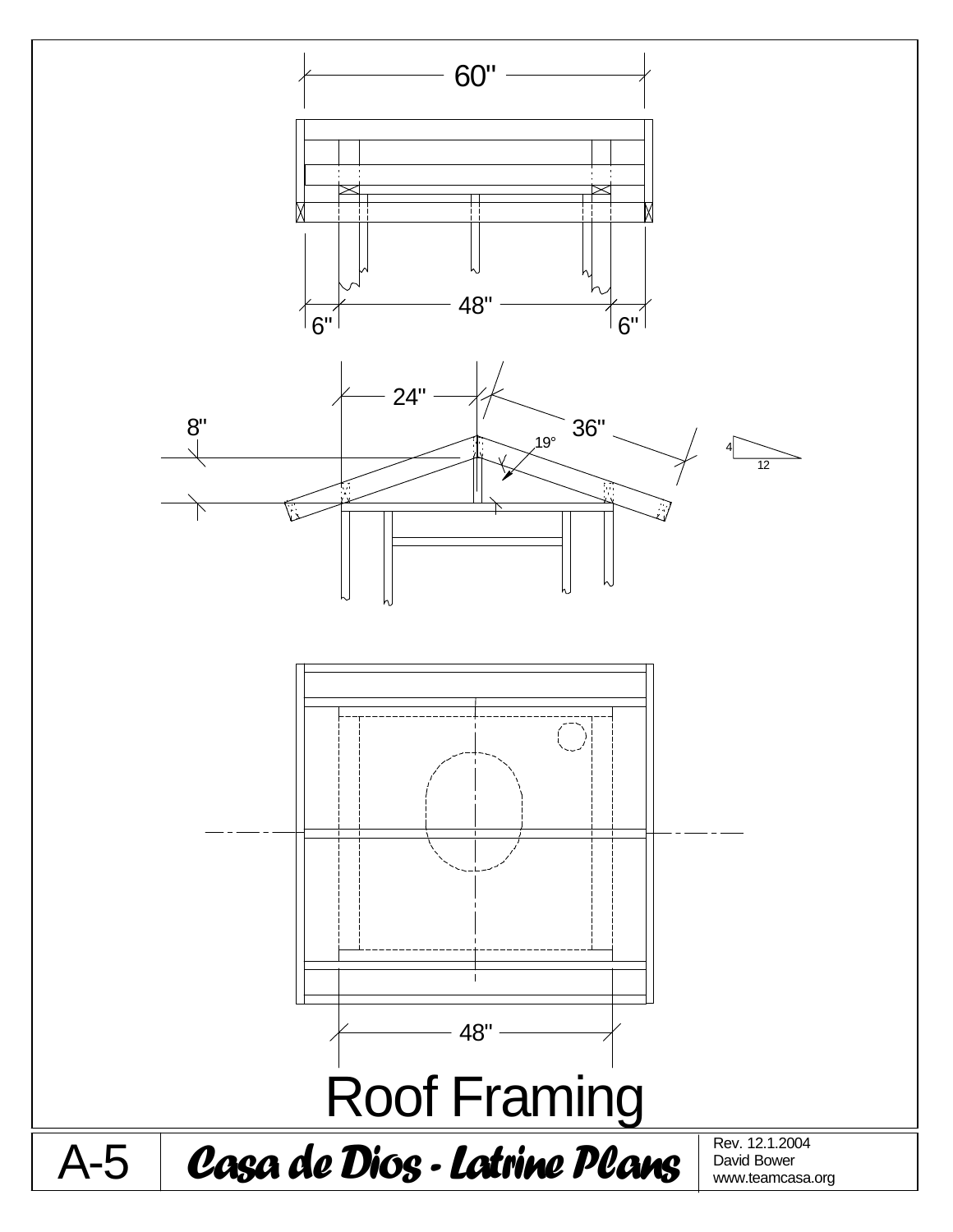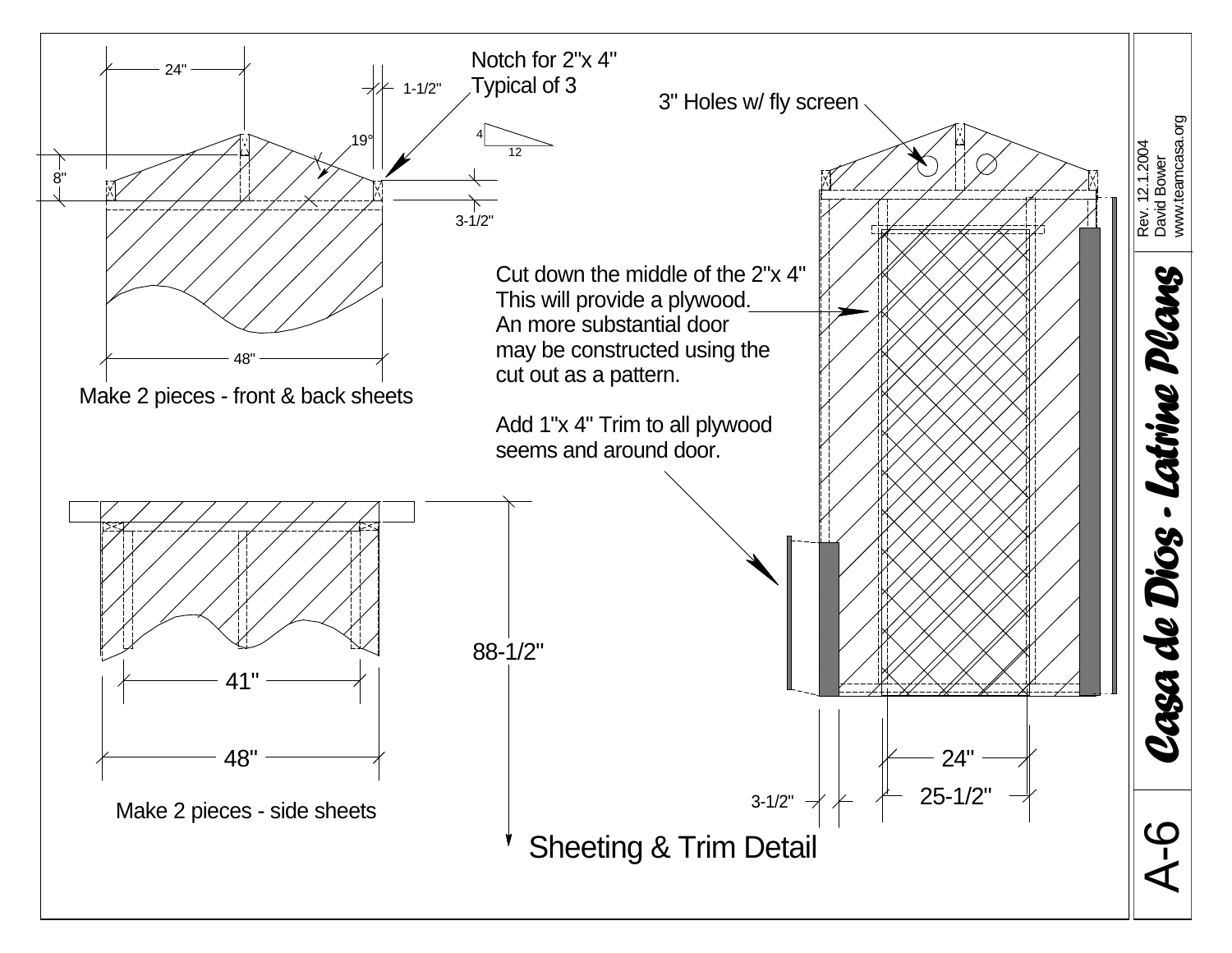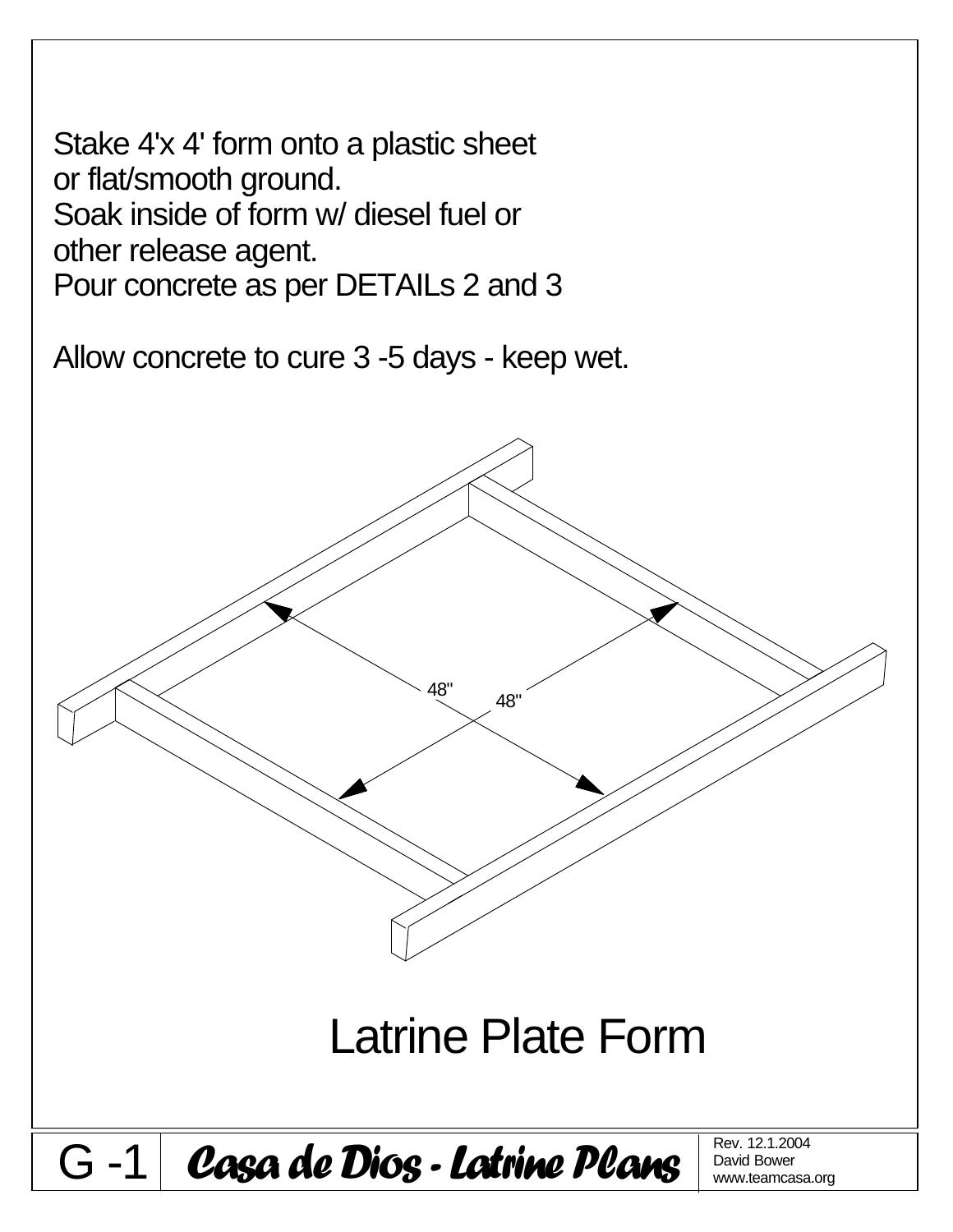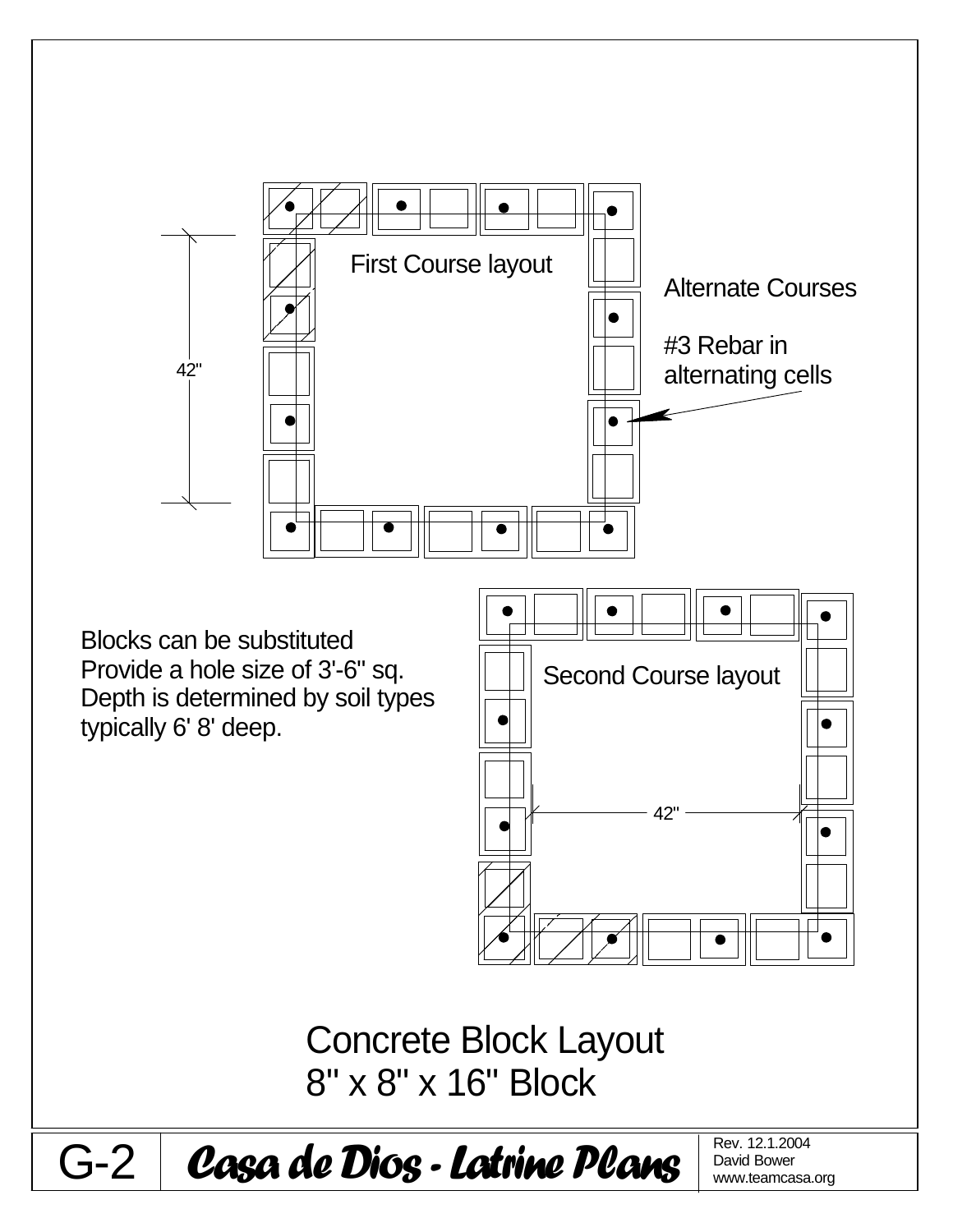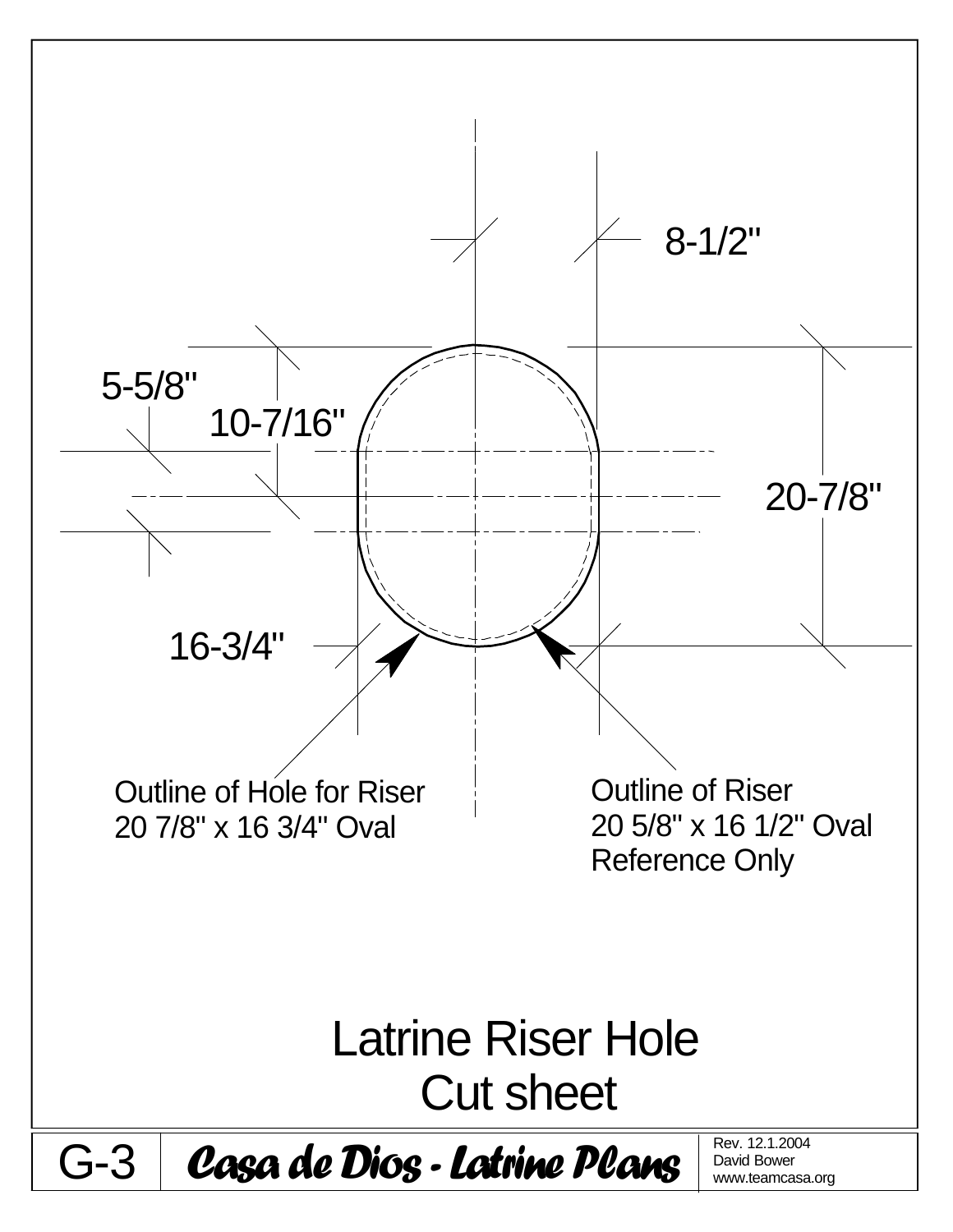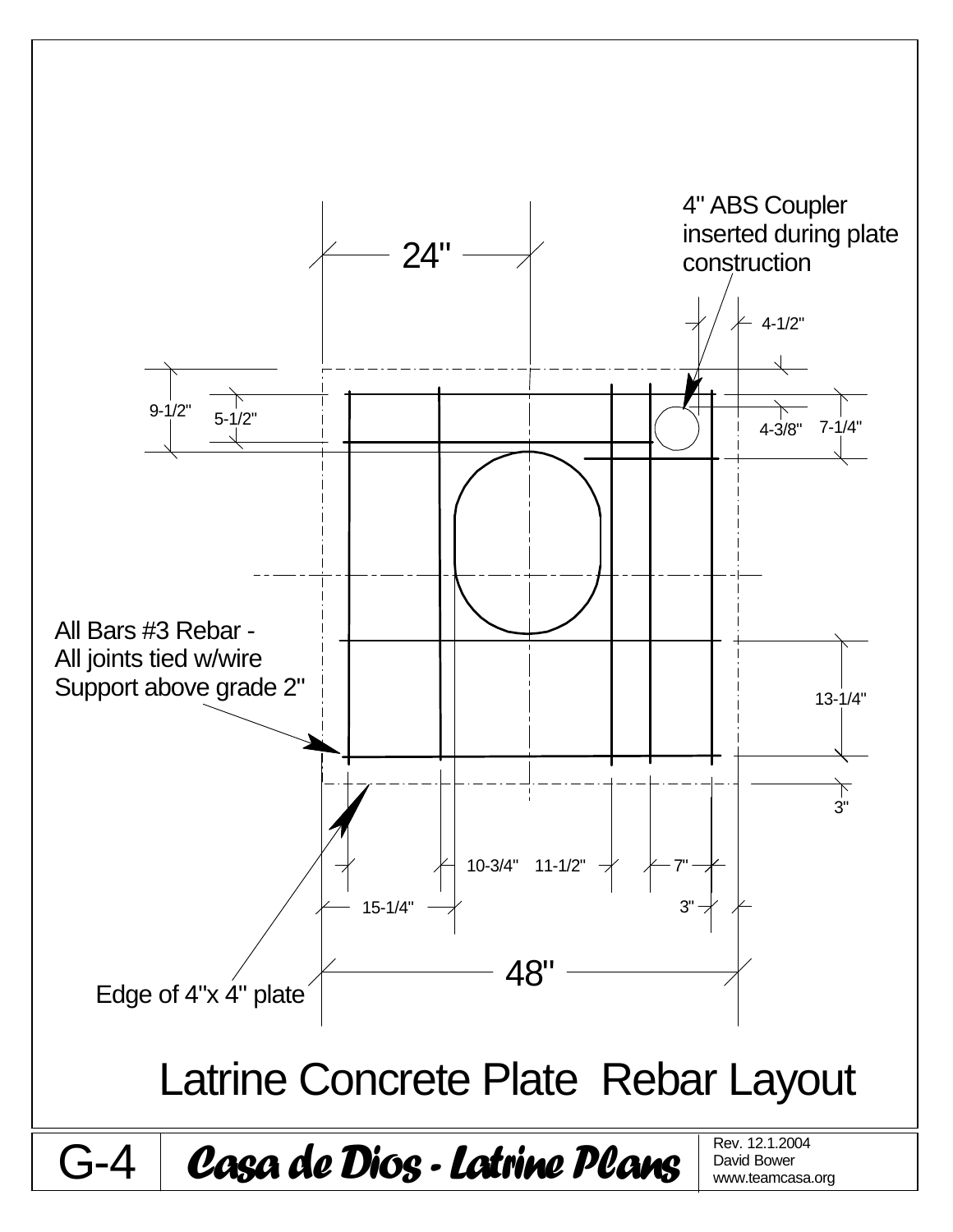